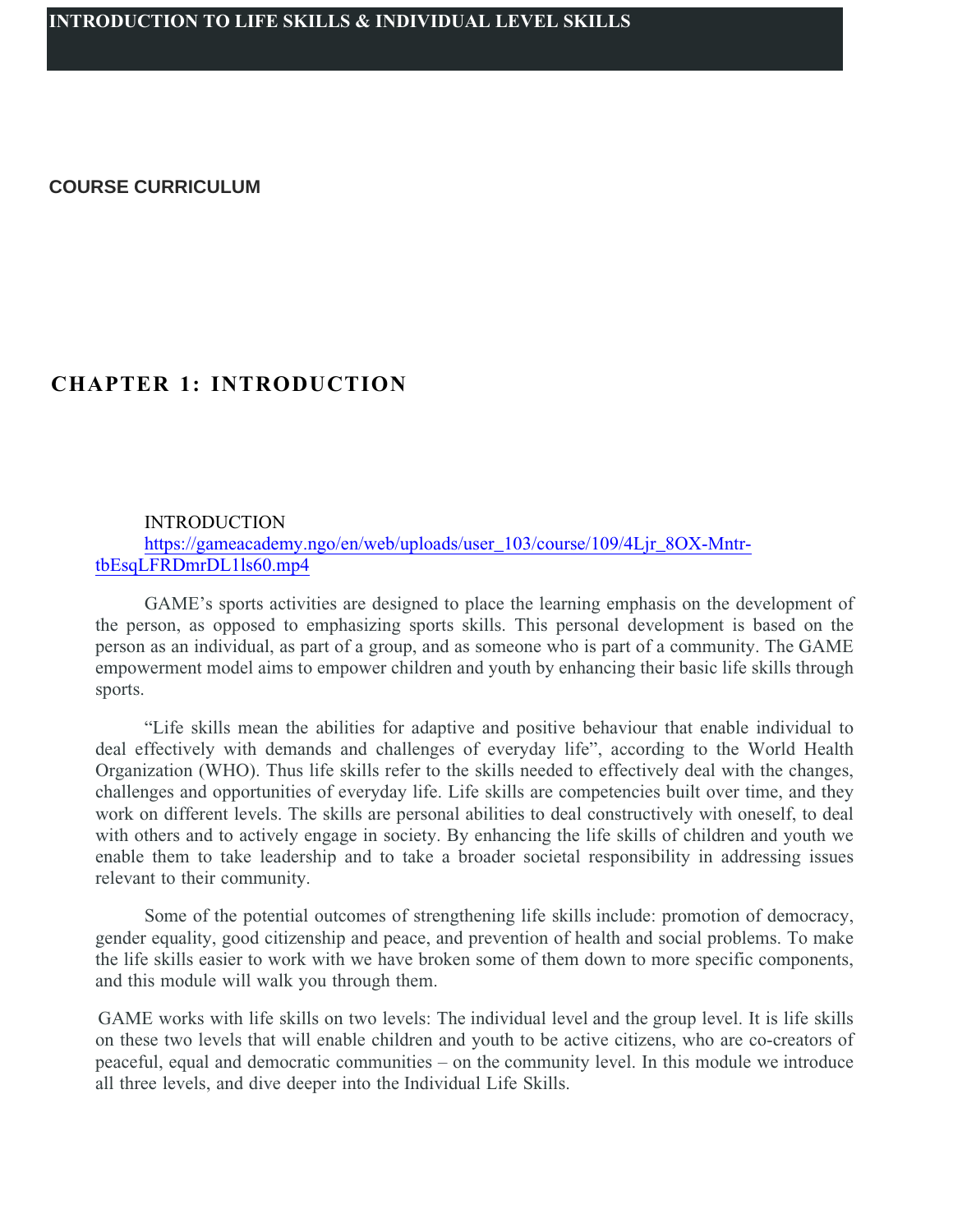# **CHAPTER 2: STRUCTURED CONTENT**

#### INDIVIDUAL LIFE SKILLS

#### [https://gameacademy.ngo/en/web/uploads/user\\_103/course/110/AHatklJq6PEXhA1ZJ1XvPEi](https://gameacademy.ngo/en/web/uploads/user_103/course/110/AHatklJq6PEXhA1ZJ1XvPEi9w6O_-r7F.mp4) [9w6O\\_-r7F.mp4](https://gameacademy.ngo/en/web/uploads/user_103/course/110/AHatklJq6PEXhA1ZJ1XvPEi9w6O_-r7F.mp4)

o make the life skills easier to work with in a peer-to-peer context we have broken some of them down to more specific components. In this section we will explore The Individual Level, with the help of some of our Playmakers from Denmark.

#### SELF-AWARENESS (MENTAL AND PHYSICAL, SELF-ESTEEM)

#### [https://gameacademy.ngo/en/web/uploads/user\\_103/course/115/uFcXFMaSZrmH5UHwbaxUr](https://gameacademy.ngo/en/web/uploads/user_103/course/115/uFcXFMaSZrmH5UHwbaxUrz39arjxCwh4.mp4) [z39arjxCwh4.mp4](https://gameacademy.ngo/en/web/uploads/user_103/course/115/uFcXFMaSZrmH5UHwbaxUrz39arjxCwh4.mp4)

Self-awareness includes recognition of self and the ability to understand our character, our strengths and weaknesses, both physically and mentally, and our needs, desires and dislikes. An understanding of our personalities can help us find situations in which we will thrive, and help us avoid situations in which we will experience too much stress. Self-awareness also revolves around the capacity to be aware of our own position in a group context and to be able to meet other people and problems in a constructive way.

The aim is to strengthen the individual's self-esteem through recognition from peers and especially from positive role models like the playmakers. Drills can focus on stimulating ambitions, personal success as well as teaching the players to respect others. As a playmaker you might want to use yourself as an example; tell the story about how you have grown and gained more self-esteem as a playmaker

Using competitive drills, children and youth can experience success and achievement on several levels. A sense of achievement directly increases self-esteem. Thus, competition, when applied in the right manner, can be a tool in creating a positive self-image, which helps accepting others as well.

To work with physical consciousness in sports is also a meaningful component in enhancing self-awareness. It is important to be conscious about how your body works, hereby to learn and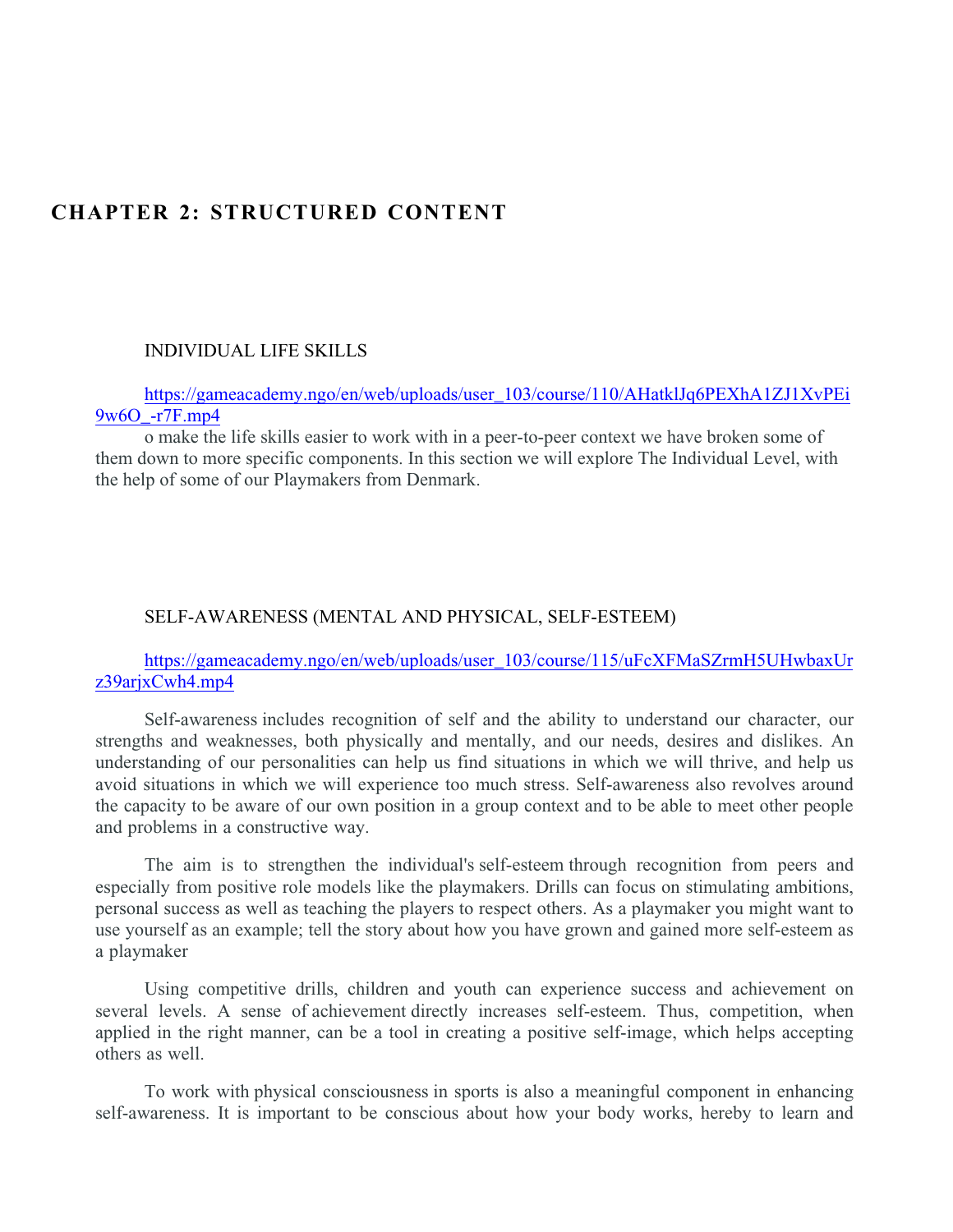experience how your body reacts in different situations and become familiar with your physical limits and strengths in terms of speed, agility and endurance.

## COPING WITH STRESS AND EMOTIONS

### [https://gameacademy.ngo/en/web/uploads/user\\_103/course/116/0OVN4k9BX8l5IbZ2rxaxK80](https://gameacademy.ngo/en/web/uploads/user_103/course/116/0OVN4k9BX8l5IbZ2rxaxK80pVUveWJ2n.mp4) [pVUveWJ2n.mp4](https://gameacademy.ngo/en/web/uploads/user_103/course/116/0OVN4k9BX8l5IbZ2rxaxK80pVUveWJ2n.mp4)

Self-awareness is the foundation for all the other life skills we need to develop, and essential to managing stress and emotions. To cope with emotional changes, we need to recognize emotions within us and be aware of our emotional reactions and how they affect our behaviour. It also means recognizing the sources of stress in our lives and understanding how this affects us. Self-awareness provides us with choices on how to react, rather than allowing them to govern our behaviour.

Sports can be used to teach children and youth to reflect on and manage emotions and emotional responses from themselves or others. More specifically sports can teach kids and youth how to cope with success and failure, empathize with others, and overcome challenges.

CRITICAL THINKING [https://gameacademy.ngo/en/web/uploads/user\\_103/course/117/fBI9XqTwpgOYc--](https://gameacademy.ngo/en/web/uploads/user_103/course/117/fBI9XqTwpgOYc--XOfpp_G9dULXWfXdC.mp4) [XOfpp\\_G9dULXWfXdC.mp4](https://gameacademy.ngo/en/web/uploads/user_103/course/117/fBI9XqTwpgOYc--XOfpp_G9dULXWfXdC.mp4)

We live in a complex world, and everyday we encounter numerous views and values, which can be difficult to grasp. Critical thinking enables us to analyse information and experiences objectively, and it helps us to recognize and assess the factors that influence attitudes and behaviour, such as values, media and pressure for society and peers.

The aim is to create a space where children and youth feel confident in seeking counsel before making decisions and to discuss and demonstrate knowledge about moral and ethical reasoning. Playmakers aim to motivate children and youth to reflect upon the drills and what they have learned in relation to socially relevant topics, which will play an important part in constructive and positive decision-making.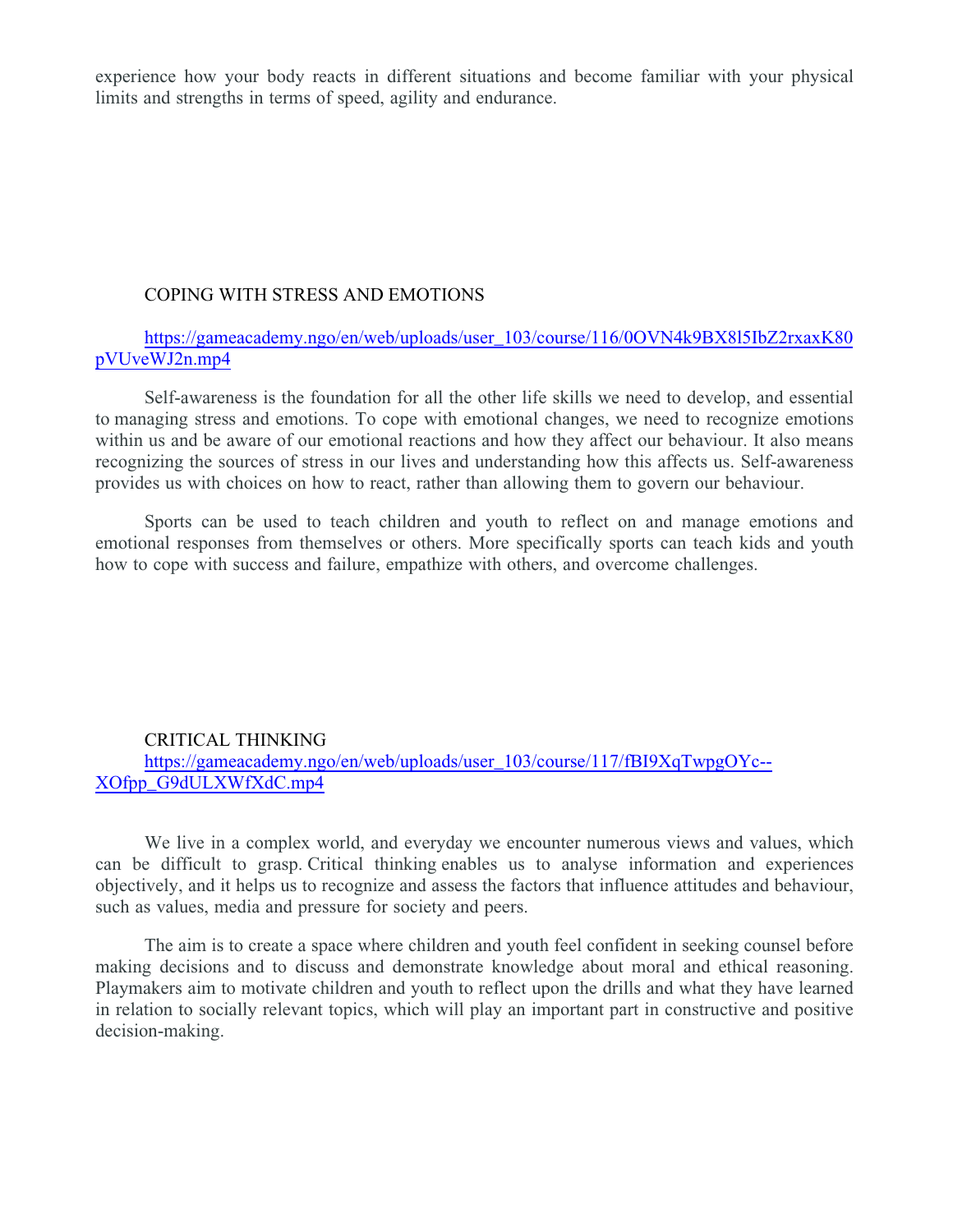### CREATIVE THINKING

### [https://gameacademy.ngo/en/web/uploads/user\\_103/course/118/mCaNc9NIx3GBwf3Vu6vO0](https://gameacademy.ngo/en/web/uploads/user_103/course/118/mCaNc9NIx3GBwf3Vu6vO0g7we9dMS0OF.mp4) [g7we9dMS0OF.mp4](https://gameacademy.ngo/en/web/uploads/user_103/course/118/mCaNc9NIx3GBwf3Vu6vO0g7we9dMS0OF.mp4)

Creative thinking is the ability to create, to make or bring into existence something new by using your imagination. It consists of four components – fluency (generating new ideas), flexibility (shifting perspective easily), originality (conceiving of something new), and elaboration (building on other ideas). Creative thinking helps us respond adaptively and flexibly in our everyday life situations.

The aim is to motivate children and youth to express their thoughts and ideas and enhance their ability to look beyond their direct experiences in exploring available alternatives. Playmakers aim to motivate children and youth to try doing activities more than one way and to think of new ideas after an activity. Creative and critical thinking skills form an important part of being able to qualify your judgements and they are crucial elements in reflective decision- making and problem solving.

#### REFLECTIVE DECISION-MAKING

### [https://gameacademy.ngo/en/web/uploads/user\\_103/course/119/NCJv7Vy1QRL6k5FbxkPnBz](https://gameacademy.ngo/en/web/uploads/user_103/course/119/NCJv7Vy1QRL6k5FbxkPnBzd5DXmEa_kp.mp4) [d5DXmEa\\_kp.mp4](https://gameacademy.ngo/en/web/uploads/user_103/course/119/NCJv7Vy1QRL6k5FbxkPnBzd5DXmEa_kp.mp4)

Reflective decision-making helps us to deal constructively with decisions about our lives. It can teach kids and youth how to make decisions about their actions in relation to assessment of different options and what effects these different decisions are likely to have. Reflective decisionmaking requires concentration and introspection, and it creates understanding on a higher level. The aim is that the playmakers set the stage and priorities time for the participants to reflect upon and practice decision making skills.

Reflective decision-making is an essential element in the ability to engage in the society, to express your opinions, take part in discussions and to deal constructively with conflicts and problems in your life.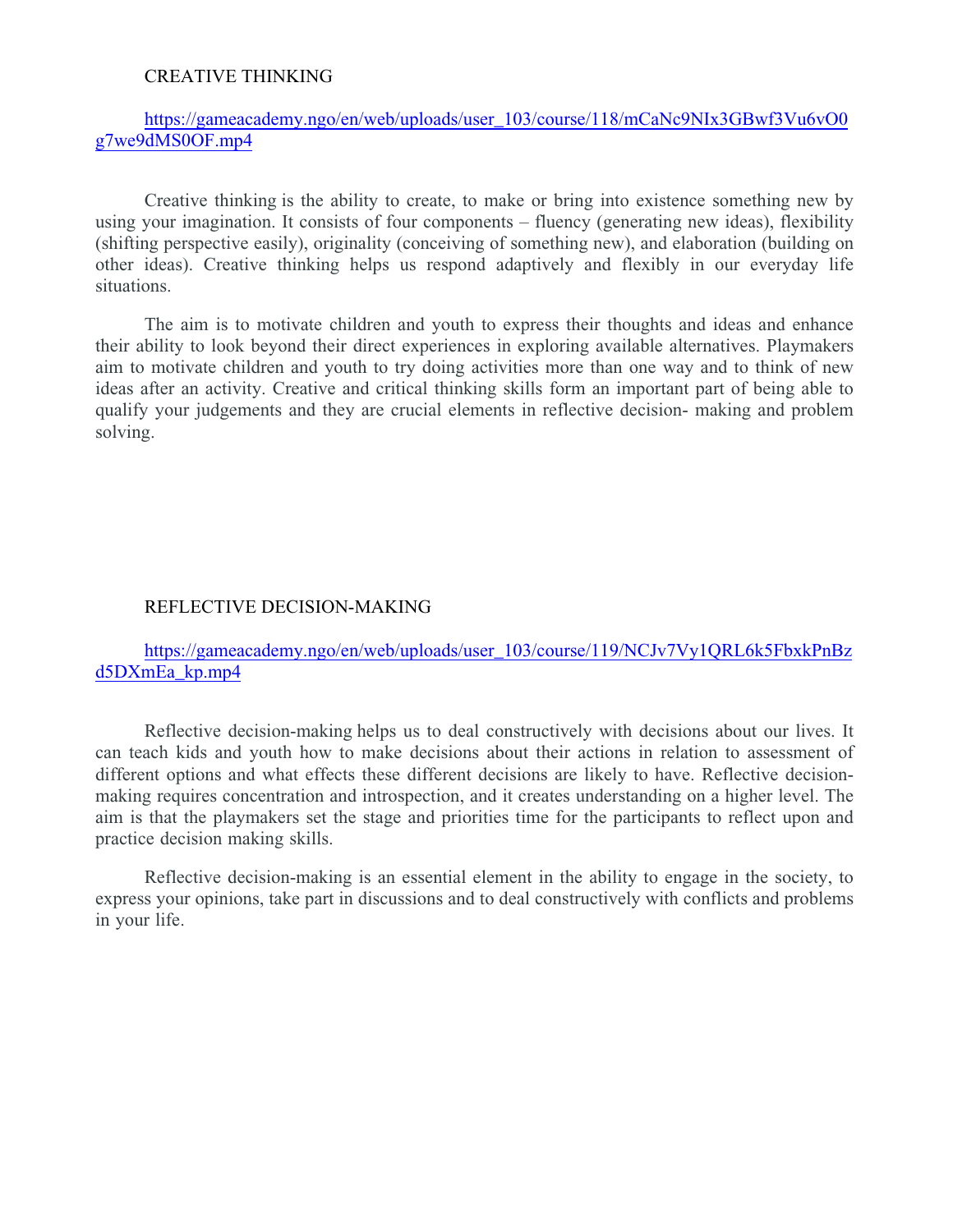# **CHAPTER 3: INDIVIDUAL PRACTICAL ACTIVITIES**

#### FIRST INDIVIDUAL ACTIVITY: A PREVIOUS PRACTICE

Purpose: To reflect on your previous experiences

Tools: none

Duration: 15 minutes

Activity: Think about a recent practice you have attended, either as a coach/teacher, a participant, or an observer. Did you experience anything that would have benefitted from a discussion?

### SECOND INIDIVUDAL ACTIVITY: LEARNING RELFECTIONS

Purpose: To reflect on what you have just learned

Tools: None

Duration: 15 minutes

Activity: You have read and heard a lot about the empowerment level and life skills. It is a good idea to refle are still fresh in your mind. So, here are a few questions to help you reflect:

- Which life skills could you relate most to? Why?
- Why do you think self-awareness is a basis for many of the other life skills at the individual empowerment when  $\mathbf{v}$
- Why do we work with empowerment at GAME/partner organization?

## **CHAPTER 4: LEARNER SUPPORT AND SOURCES**